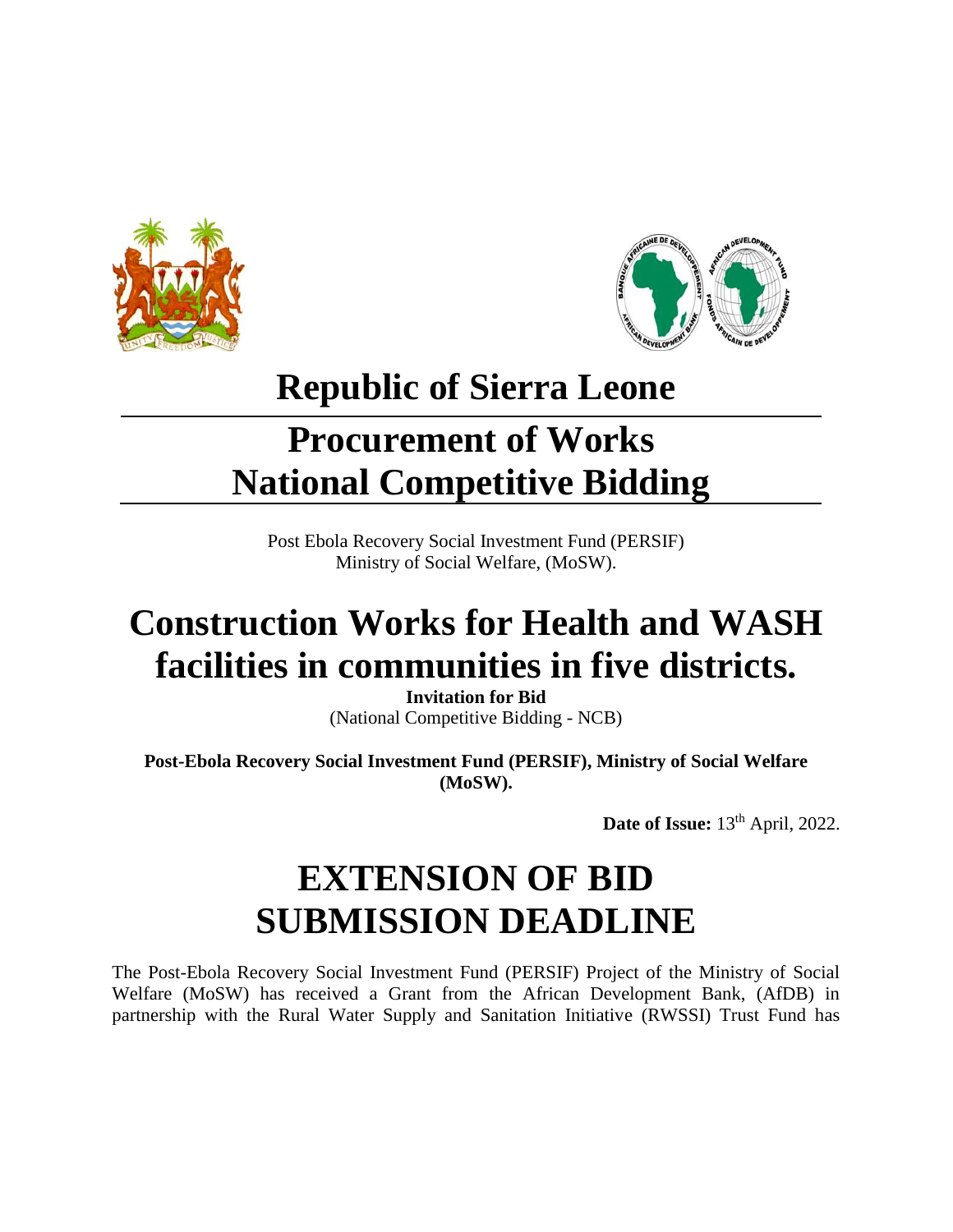approved a grant to support the Post Ebola Recovery Social Investment Fund (PRESIF) Project in Sierra Leone for the period September 2019-December 2022. **Requirement:** Construction Works for Health and WASH Facilities in Communities in five Districts as stated below:

## **BOMBALI DISTRICT:**

**Procurement Reference:**  MoSW/CW/NCB/PERSIF/BOM/01/3/04-2022 – Gbendembu Chiefdom – **Lot 1** MoSW/CW/NCB/PERSIF/BOM/02/3/04-2022 – Gbendembu, Shafroko Limba, Gbanti and Magbaimba – **Lot 2** Chiefdoms: MoSW/CW/NCB/PERSIF/BOM/03/3/04-2022 – Mapaki, Shebora, Bombali Sherray and Makari Chiefdoms **– Lot 3**

## **KAILAHUN DISTRICT:**

**Procurement Reference:** MoSW/CW/NCB/PERSIF/KAI /01/4/04-2022: Njaluahun Chiefdom – **Lot 1** MoSW/CW/NCB/PERSIF/KAI/02/4/04-2022: Peje West, Luawa, peje Bongre and Kissi Tongie Chiefdoms – **Lot 2**

MoSW/CW/NCB/PERSIF/KAI/03/4/04-2022: Jawie Chiefdom **– Lot 3**

MoSW/CW/NCB/PERSIF/KAI/04/4/04-2022: Jawie and Mandu Chiefdoms **– Lot 4**

## **KENEMA DISTRICT:**

#### **Procurement Reference:**

MoSW/CW/NCB/PERSIF/KEN/01/4/04-2022: Lower Bambara, Nongowa & Malegohun chiefdoms – **Lot 1**

MoSW/CW/NCB/PERSIF/KEN/02/4/04-2022: Nongowa chiefdom – **Lot 2**

MoSW/CW/NCB/PERSIF/KEN/03/4/04-2022: Dama chiefdom **– Lot 3**

MoSW/CW/NCB/PERSIF/KEN/04/4/04-2022: Dama and Tonkia chiefdoms – **Lot 4**

## **PORT LOKO DISTRICT:**

#### **Procurement Reference:**

MoSW/CW/NCB/PERSIF/PTL/01/3/04-2022: Konta line (Masimera chiefdom) – **Lot 1**

MoSW/CW/NCB/PERSIF/PTL/02/3/04-2022: (Konta line, Masimera, Koya, Maforki, Marampa and Tinkatopa chiefdoms) **- Lot 2** MoSW/CW/NCB/PERSIF/PTL/03/3/04-2022: (Kaffu Bullom, Kamasondo, Bake Loko, Bureh, Lokomasama and Kasseh chiefdoms) **– Lot 3**

## **WESTERN RURAL DISTRICT:**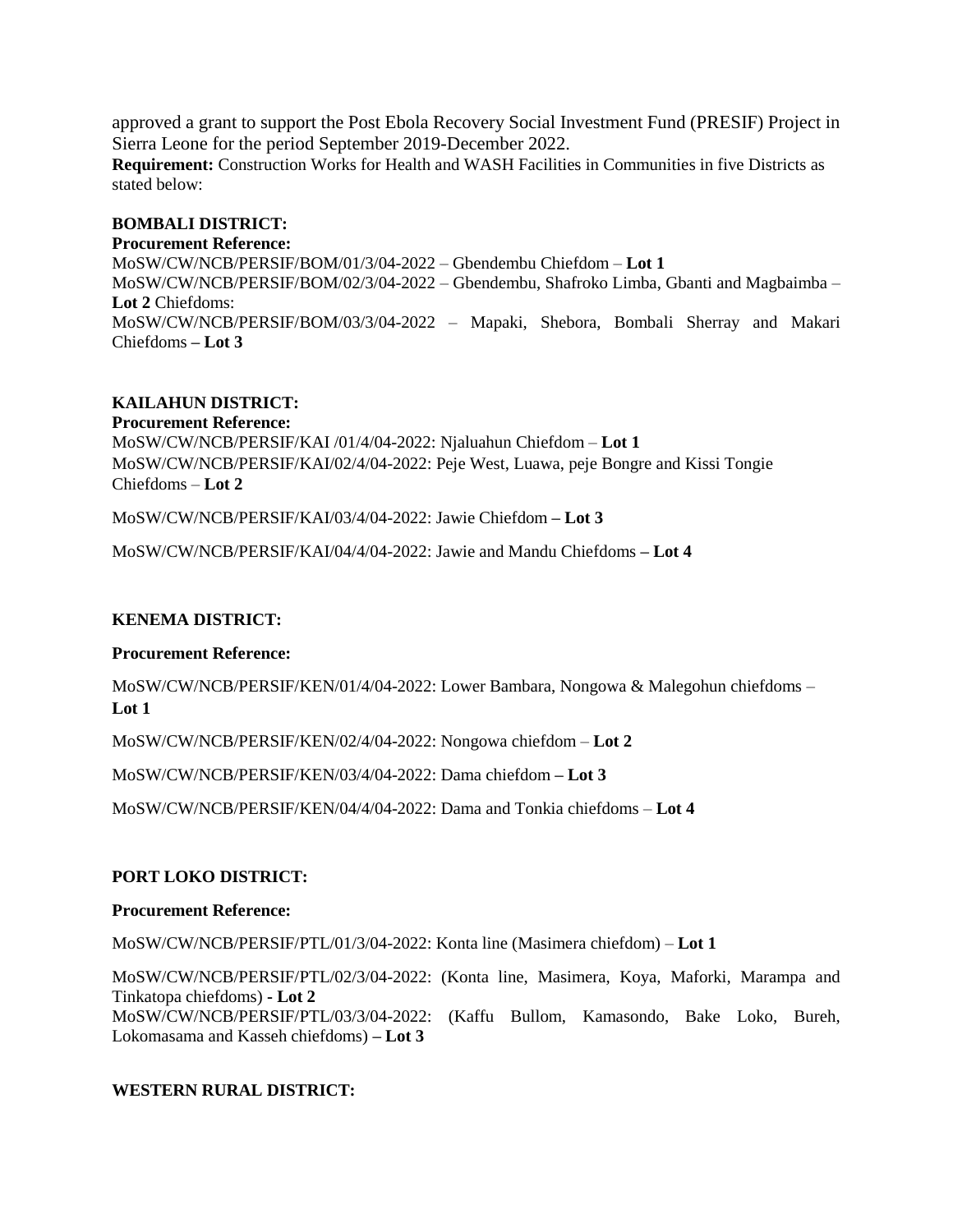#### **Procurement Reference:**

MoSW/CW/NCB/PERSIF/WR/01/4/04-2022: **Ward A – Lot 1** MoSW/CW/NCB/PERSIF/WR/02/4/04-2022: **Ward B** – Lot **2** MoSW/CW/NCB/PERSIF/WR/03/4/04-2022: **Ward C1** - Lot 3 MoSW/CW/NCB/PERSIF/WR/04/4/04-2022: **Ward C2 – Lot 4**

Bidding is open to all competent National Contractors with a valid Contractor's Classification Registration Certificate (**Class two (2) or better**) from the Ministry of Works and Public Assets, Sierra Leone. Interested bidders may obtain further information and inspect the bidding document at the office of the Team Lead, Project Fiduciary Management Unit (PFMU), Ministry of finance, 13 Howe street Freetown between 9.00 hours and 16.00 hours on week days (**Monday to Friday only – excluding public holidays**). Email: Percif2019@gmail.com

Tel: +232 76 672186.

Bidding documents shall be purchased upon payment of a non-refundable fee of **SLL 1,500,000.00** (one million five hundred thousand Leones) only. All payments for purchase of the Bidding document should be made to the bank account with details below:

| <b>Bank Name:</b>    | Bank of Sierra Leone                           |
|----------------------|------------------------------------------------|
| <b>Account Name:</b> | <b>Integrated Projects Administration Unit</b> |
| <b>Account No:</b>   | 0112007773                                     |
| <b>BBan No:</b>      | 000001011200777354                             |
| <b>Address:</b>      | 24 Siaka Stevens St, Freetown.                 |

PERSIF upon receipt of proof of payment shall provide both printed and soft copies to the Contractor. **Every Bidder is allowed to submit a Bid for not more than two (2) lots.**